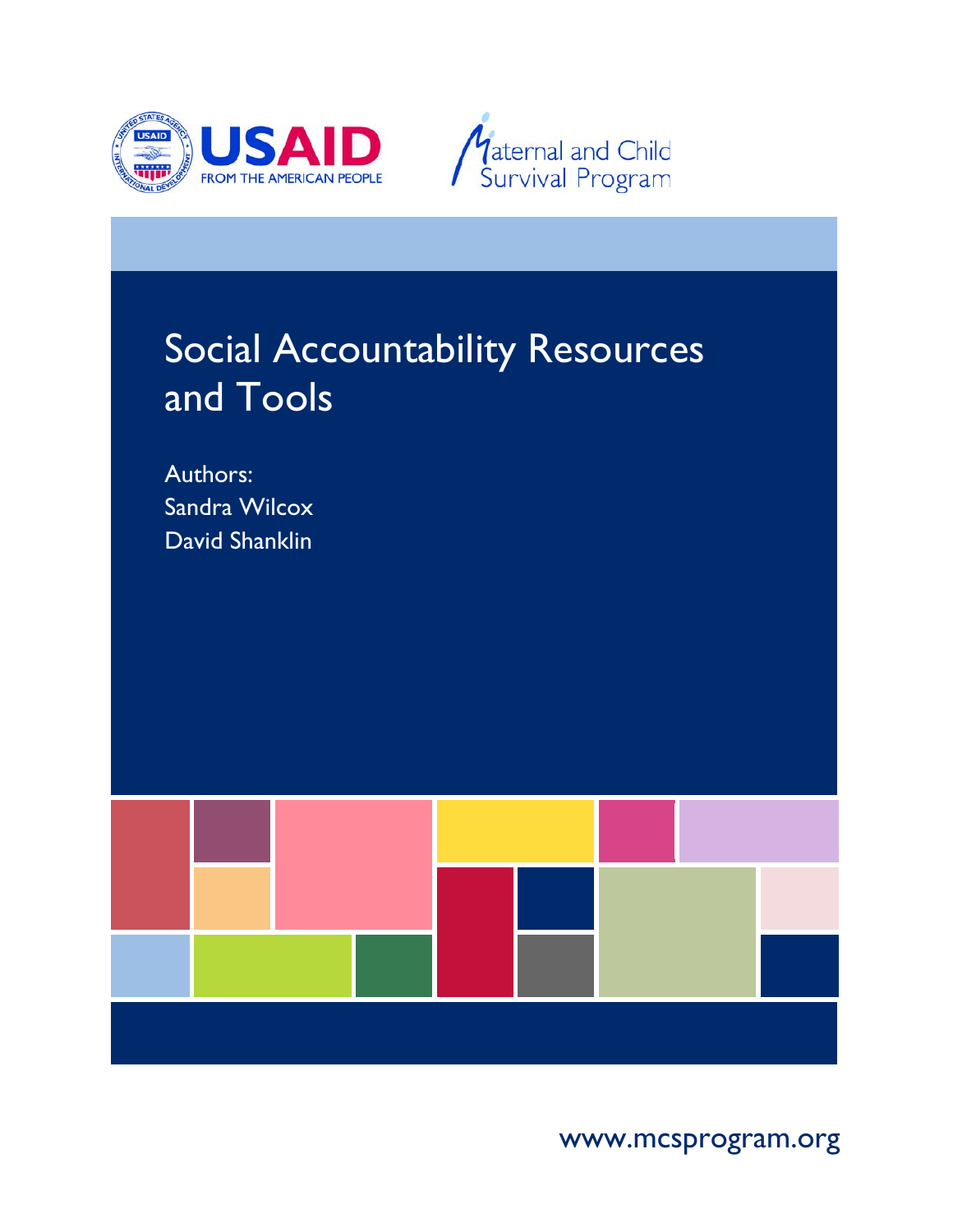The Maternal and Child Survival Program (MCSP) is a global, USAID Cooperative Agreement to introduce and support high-impact health interventions with a focus on 25 high-priority countries\* with the ultimate goal of ending preventable child and maternal deaths within a generation. The Program is focused on ensuring that all women, newborns and children most in need have equitable access to quality health care services to save lives. MCSP supports programming in maternal, newborn and child health, immunization, family planning and reproductive health, nutrition, health systems strengthening, water/sanitation/hygiene, malaria, prevention of mother-to-child transmission of HIV, and pediatric HIV care and treatment. Visit www.mcsprogram.org to learn more.

This report is made possible by the generous support of the American people through the United States Agency for International Development (USAID) under the terms of the Cooperative Agreement AID-OAA-A-14-00028. The contents are the responsibility of the Maternal and Child Survival Program and do not necessarily reflect the views of USAID or the United States Government.

February 2017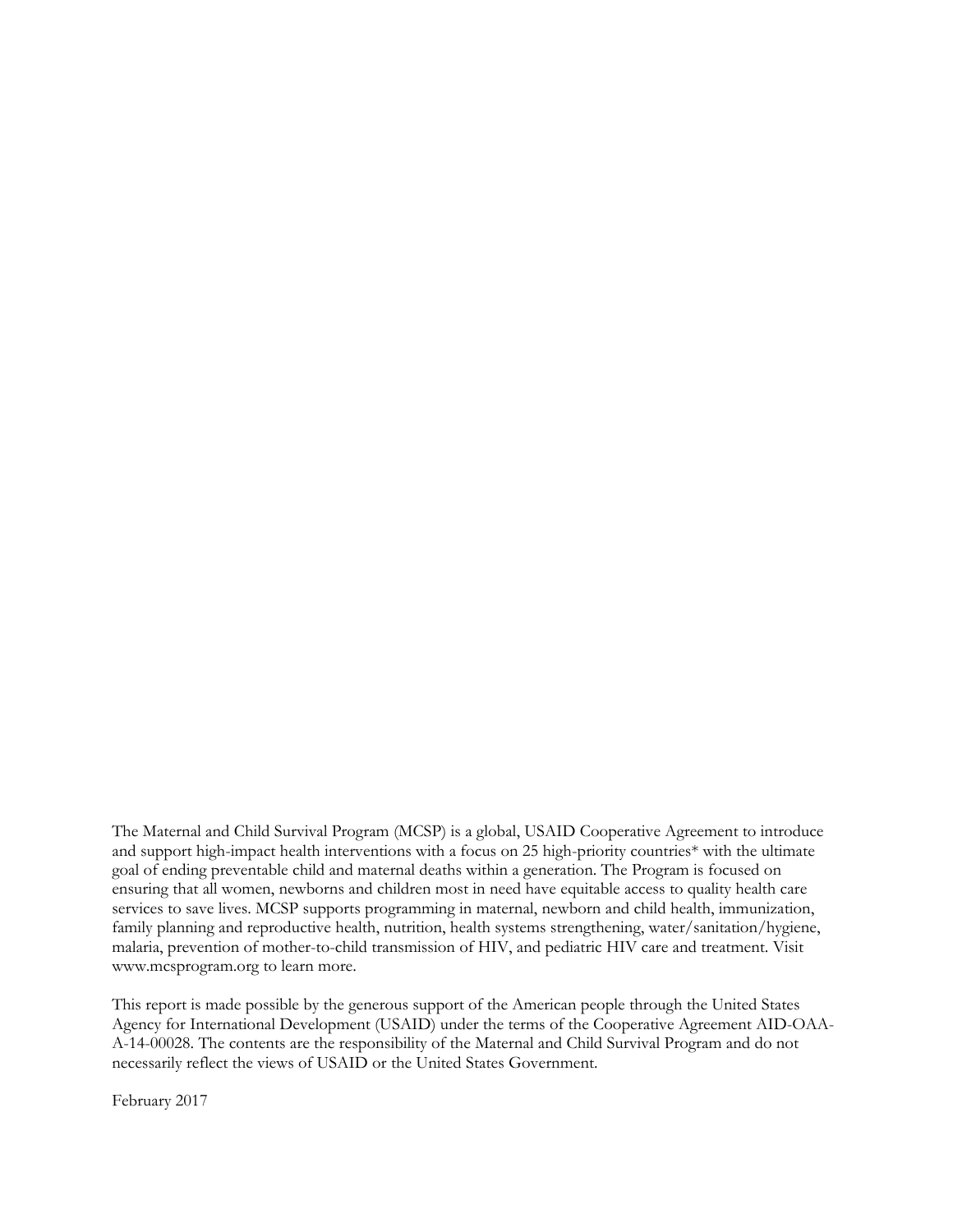# **Contents**

| Global/General Social Accountability Resources and Tools   |  |
|------------------------------------------------------------|--|
| Country/Regional Social Accountability Resources and Tools |  |
| Citizen/Community Monitoring of Health Services            |  |
| Participatory Budgeting and Public Expenditure Tracking    |  |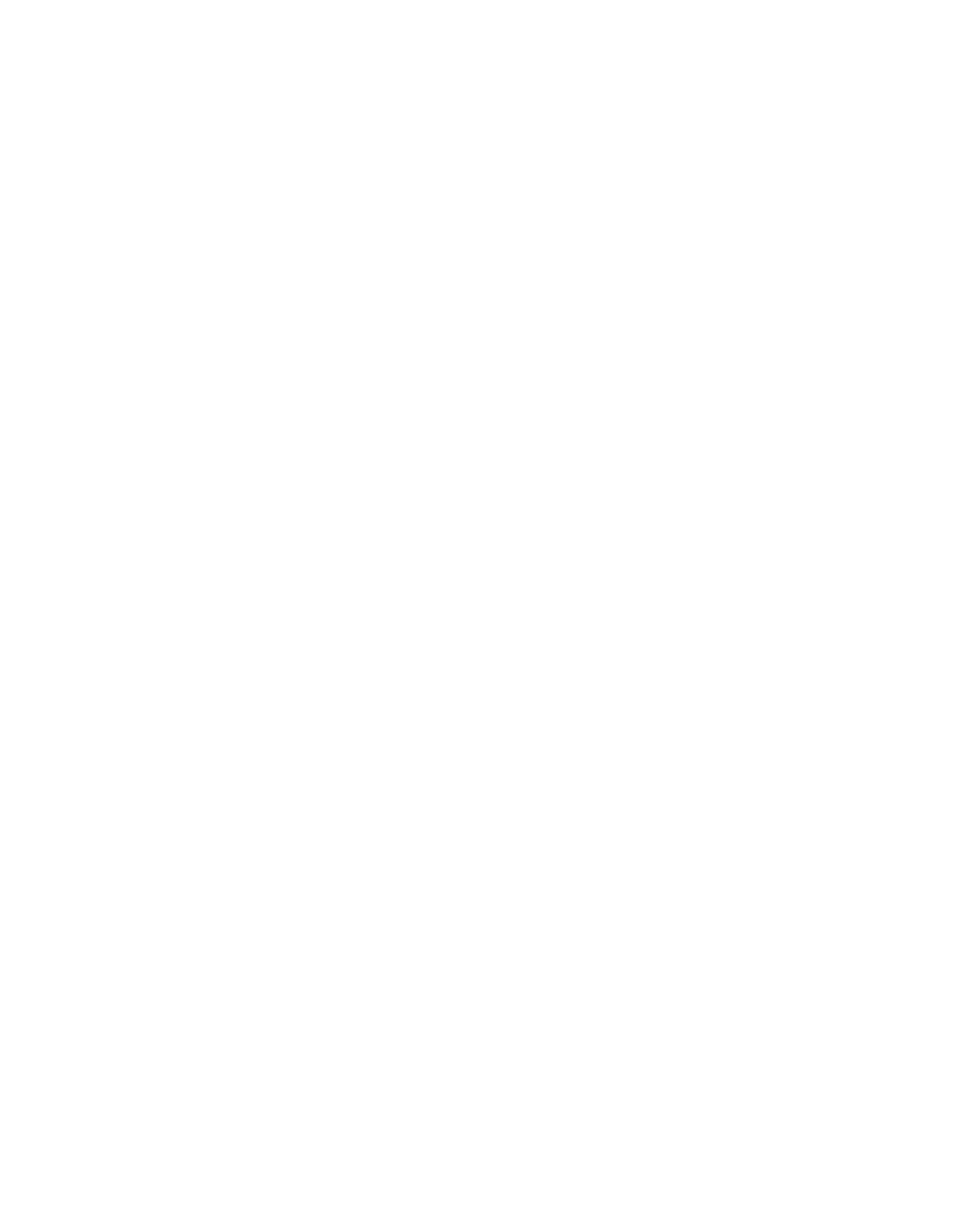# **Introduction**

This document is intended to assist civil society organizations (CSOs); non-governmental organizations (NGOs); and government health program planners, managers and staff to identify and adapt existing guides and tools for effective social accountability strategies. This is part of a broader effort within the USAIDfunded Maternal and Child Survival Program (MCSP) to promote civil society engagement in national health programs in countries where USAID supports health care development.

CSOs are increasingly joining forces with government (public) health personnel at the local and national levels to provide greater scrutiny of programs and budgets. Described as "social accountability," common themes include: preparation and planning; involvement of marginalized and impoverished populations; identification of barriers for effective participation; interface meetings between civil society and governmental/public sector; measureable indicators of accountability and health outcomes; and rigorous evaluations of interventions.

This annotated list of social accountability resources, tools and toolkits is based in part on a review of the literature on health sector civil society engagement, recently released by MCSP.[1](#page-4-0) This listing also includes additional resources found through later online research, as well as contributions from CORE Group members and professional colleagues, responding to authors' requests.

While every effort was made to review all tools/toolkits currently available publicly, this document does not contain an exhaustive listing. Rather, this listing has been screened by the authors to include high quality resources that will be of great use in planning, implementing, and assessing social accountability programs. The authors place less emphasis on the inclusion of academic and theoretical frameworks and analyses, and more on developed and tested social accountability tools and supporting resources. The authors make no claims regarding the validity of individual site content, or the maintenance of these sites over time. It is the intention of CORE Group to maintain this document on its website [\(www.coregroup.org\)](http://www.coregroup.org/), and periodically update the guide to reflect evolving consensus and practice.

The materials are divided into four sections: global/general social accountability resources and tools; country/regional social accountability resources and tools; citizen/community monitoring of health services; and participatory budgeting and public expenditure tracking. While some resources fall into more than one of these categories, the authors placed each material in the area of its primary focus. The materials have been ordered alphabetically by title within each category. Some resources are actual manuals/documents, while others such as the World Bank resources are websites with links to various videos, tools, and other resources on social accountability.

l

<span id="page-4-0"></span><sup>1</sup> Literature Review: Civil Society Engagement to Strengthen National Health Systems to End Preventable Child and Maternal Death, D. Shanklin and J. Tan, MCSP, April 2016.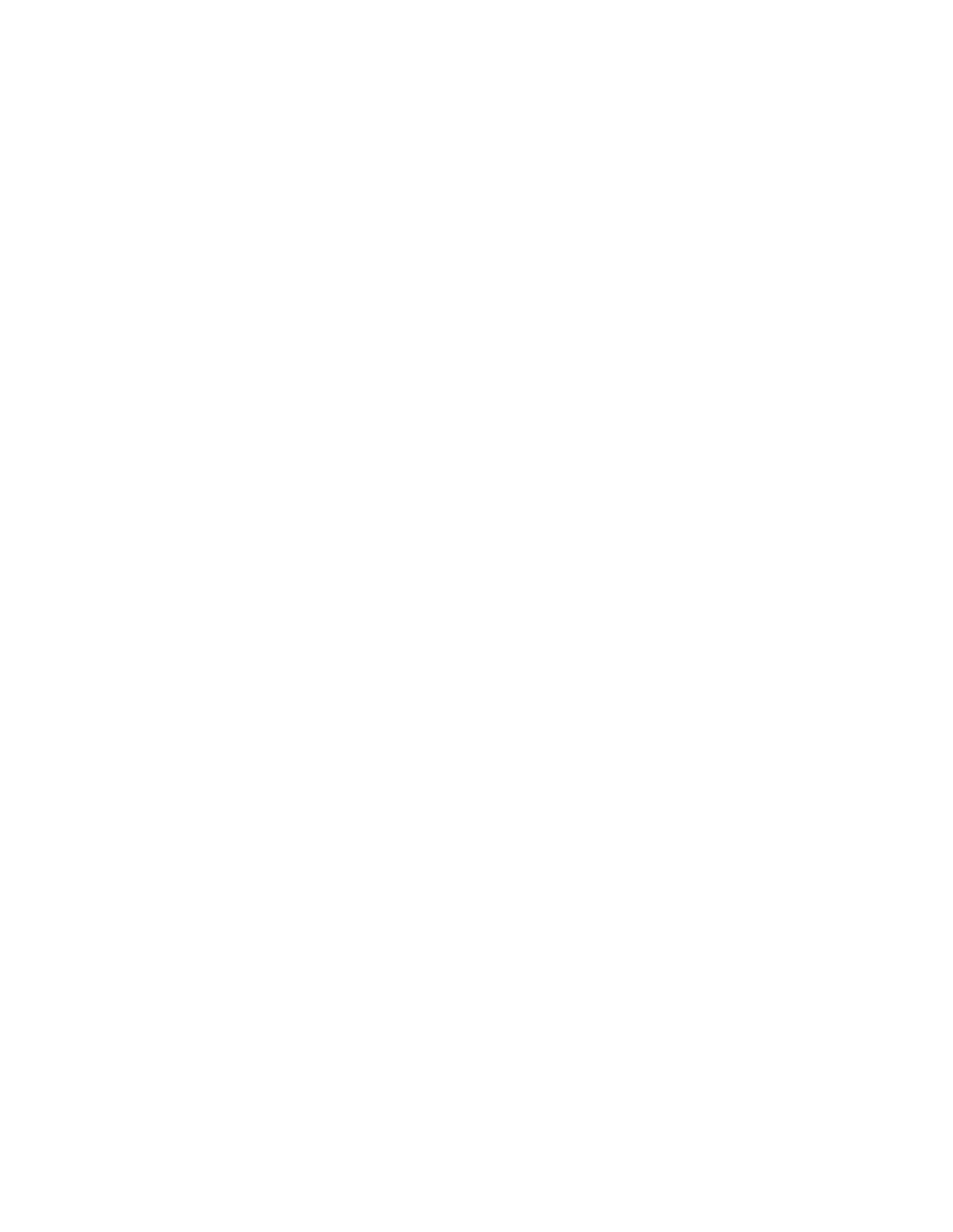# **Global/General Social Accountability Resources and Tools**

# **1)** *Applied Knowledge Services*. Governance and Social Development Resource Centre (GSDRC), 2012.

#### [http://www.gsdrc.org](http://www.gsdrc.org/)

This website offers a range of services and tools on governance and social accountability themes including budget support and sector-wide approaches, capacity building, and civil society partnerships. Web-based information services are free, while special research services incur a fee.

# **2)** *Engendering Accountability: Upholding Commitments to Maternal and Newborn*

#### *Health.* R. Sneeringer, S. Hurd, and K. Mehling. Global Health Visions, 2015.

<http://www.globalhealthvisions.com/engendering-accountability>

This report reviews key global and regional programs and processes, and describes potential intervention models that are currently being utilized at the national and sub-national levels in India, Nigeria, and Uganda. With a particular focus on civil society-led accountability approaches, this document outlines the role that citizens, civil society, and government can play in building partnerships and programs that encourage health system accountability.

# *3) Gateway Corruption Assessment Toolbox Social Accountability Guide.* Transparency

#### International. Contents not dated.

#### [http://gateway.transparency.org/guides/intro/social\\_accountability](http://gateway.transparency.org/guides/intro/social_accountability)

This guide focuses on social accountability tools which (a) are diagnostic (generally involving citizen monitoring); and (b) may include corruption/anti-corruption as one area of analysis, namely citizen report cards (CRCs), community scorecards (CSCs) and social audits (SAs). Other social accountability tools that focus specifically on tracking resource flows are covered in other guides in the Toolbox including Public Finance, and Education, Health & Water.

#### **4)** *Global Partnership for Social Accountability*. Contents not dated.

#### <http://www.thegpsa.org/sa/resources>

This World Bank sponsored website addresses knowledge and funding gaps in social accountability, and includes "learning notes" on social accountability topics with strategies and tools to address them. This site also is home to a "Knowledge Platform" that provides members with the opportunity to interact, network, share, and discuss knowledge and learning in the field of Social Accountability.The Global Partnership for Social Accountability also provides selected grants to (1) address critical governance and development problems through citizen feedback and participatory mechanisms, and (2) strengthen civil society's capacities for social accountability by investing in CSO institutional strengthening and through mentoring of small, nascent CSOs by well-established CSOs with a track record on social accountability.

# **5)** *Guide to Assessing Social Accountability Efforts*. T. Williamson. Research Triangle Institute (RTI), September 2015.

[https://www.rti.org/sites/default/files/resources/guide\\_assessing\\_social\\_accountability\\_efforts.pdf](https://www.rti.org/sites/default/files/resources/guide_assessing_social_accountability_efforts.pdf) This paper analyzes the most common social accountability interventions, contextual factors, and their

effectiveness, as well as causation attributes. In this context, it presents assessment options and tools for design, implementation, and closeout stages of programs.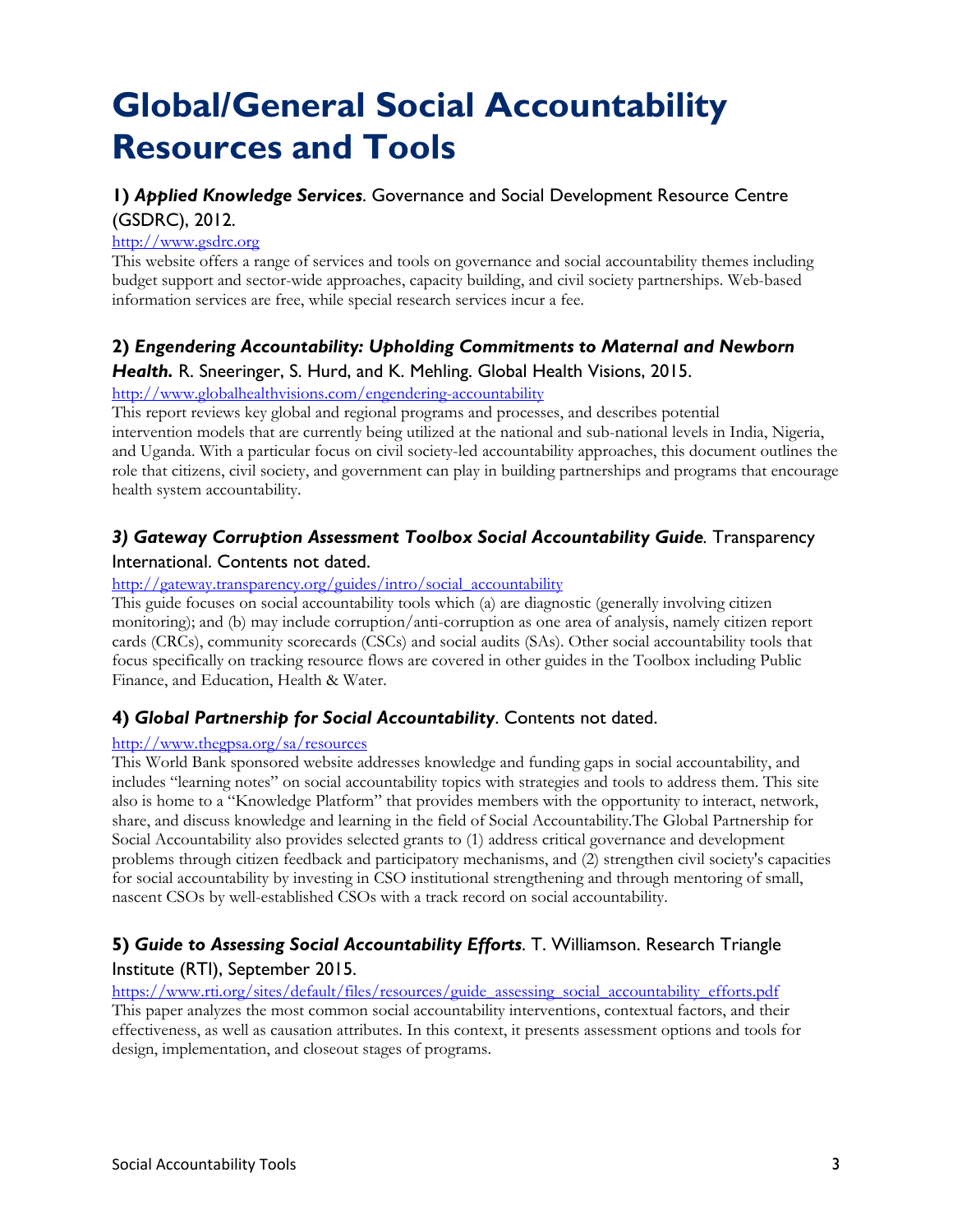# **6)** *The Powercube.* Institute of Development Studies. University of Sussex, 2011.

#### <http://www.powercube.net/>

This online resource for understanding power relations and social change contains links to materials that describe how to address power relations within organizations and in wider social and political spaces. It includes tools for planning workshops, analyzing power relationships, and strategizing for action.

# **7)** *World Bank Social Accountability Sourcebook.* World Bank. Contents not dated.

#### <http://bit.ly/28OxbRF>

This extensive interactive online guide is organized into several chapters: (a) Conceptual Framework, giving an analytical framework for social accountability; (b) Tools and Methods, including participatory budgeting, citizen report cards, and social audits; (c) Social Accountability in the Regions, providing case examples from different regions; (d) Thematic and Sector Applications, including public expenditure management, decentralization, education, and health; (e) Social Accountability in World Bank Operations, with case examples, guidance, and lessons learned from social accountability operations in World Bank projects; and (f) Knowledge and Learning Resources, with links to case studies, publications, PowerPoint presentations, manuals, etc.

# **8)** *World Bank: Community-Driven Development Toolkit: Governance and Accountability Dimensions.* World Bank. Contents not dated.

#### <http://bit.ly/28PBvOC>

These ready-to-use tools can be adapted by practitioners. It is organized into a Guidance Note and three sections: community-, project-, and external level tools. Within each section, information is organized into modules and topics containing related tools, case studies, boxes, and figures.

# **9)** *World Bank: Social Accountability E- Guide.* World Bank. Contents not dated.

#### <https://www.saeguide.worldbank.org/>

This online resource explains how to integrate social accountability into investment lending projects. It is broken down into a five-step process: (1) Scope Entry Points, (2) Diagnose Context, (3) Select and Sequence Interventions, (4) Decide on Implementation Details, and (5) Monitor and Evaluate.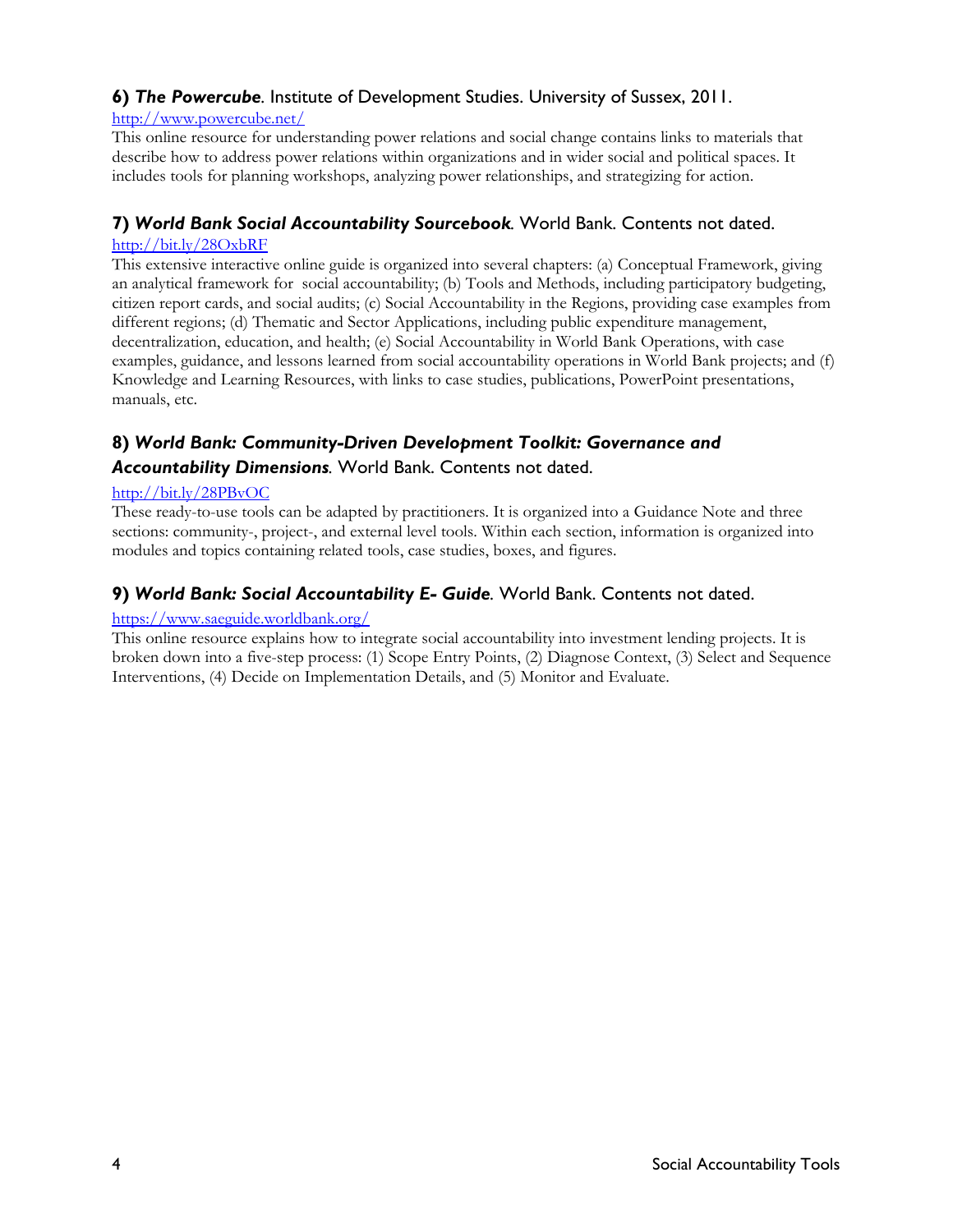# **Country/Regional Social Accountability Resources and Tools**

# **1)** *Accountability in Action: A Practical Guide for Young People Tracking the Sustainable*

*Development Goals.* Restless Development, the Youth-Led Development Agency, 2015.

<http://www.restlessdevelopment.org/youth-led-monitoring-of-the-global-goals-toolkit>

This toolkit is designed for youth to develop a national accountability framework and a multi-stakeholder action plan to monitor accountability for the implementation of Sustainable Development Goals in participating countries. The toolkit includes steps for choosing and mapping accountability, forming action teams, developing indicators, and mapping advocacy strategies.

# **2)** *Civil Society Accountability: Principles and Practice, A toolkit for civil society*

#### *organizations in Sierra Leone*. Commonwealth Foundation. London, UK, 2011.

#### <http://bit.ly/28TaGP6>

The toolkit provides instruments that (a) give CSOs a foundation for working with common accountability principles in a post-conflict context; (b) provides tools on how to identify current good accountability practices that exist among CSOs and identify areas where capacity building in the sector; and (c) provides practical steps, tools and templates that CSOs can use to establish accountability in their activities and interactions with stakeholders.

# **3)** *Improving Local Governance and Service Delivery: Citizen Report Card Learning Tool Kit*. Public Affairs Centre (PAC), Asian Development Bank (ADB) and Asian Development Bank Institute (ADBI), 2007.

<http://www.pacindia.org/2016/06/20/citizen-report-card-toolkit/>

This self-learning course provides users with skills to implement Citizen Report Cards. The course is designed for local governments, civil society organizations, and development agencies. It is divided into 10 modules that include learning content and end-of-module assessment tools.

# **4)** *Monitoring Matrix on Enabling Environment for Civil Society Development: The Tool-*

*kit*. Balkan Civil Society Development Network, the European Center for Not-for-Profit Law and the International Center for Not-for-Profit Law, 2013.

# <http://bit.ly/28Qt5Ys>

This toolkit provides guidance on principles and standards identified as crucial for a legal environment to be supportive and enabling of CSO operations. The matrix is organized into three areas of analysis: (1) Basic Legal Guarantees and Freedoms; (2) Framework for CSO Financial Viability and Sustainability; and (3) Government-CSO Relationship.

# **5)** *Social Accountability Guide*. Ethiopia Social Accountability Program Phase 2. International Cooperation Agency of the Association of Netherlands Municipalities (VNG International).

# Contents not dated.

# <http://bit.ly/28RSJ3J>

This guide features social accountability tools, approaches, and mechanisms developed by the Ethiopia government with World Bank funding that make basic service delivery more equitable, responsive and accountable. It includes tools for development of scorecards, citizens' report cards, community mapping, participatory planning, gender budgeting, and social auditing, as well as training plans.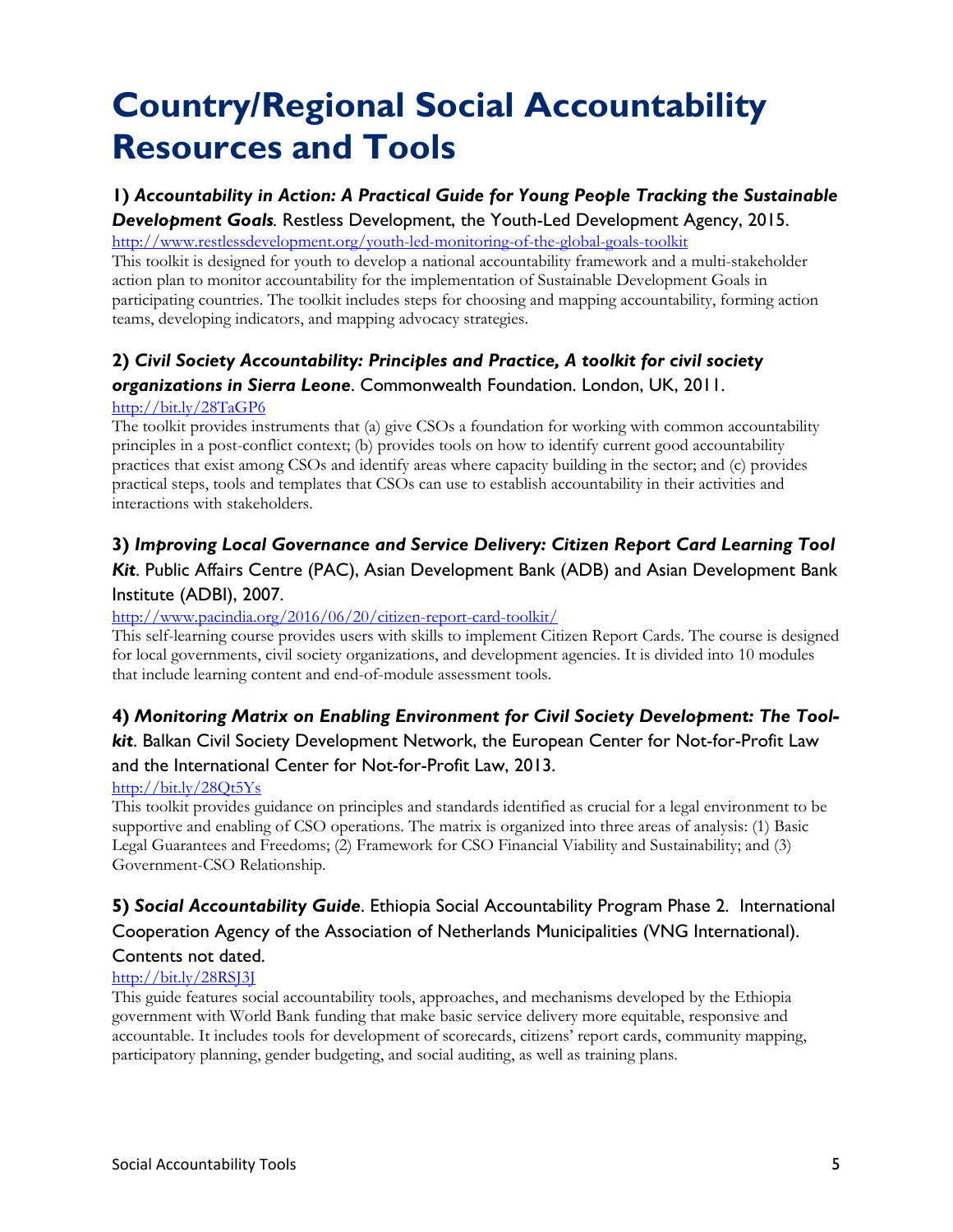# **6)** *Social Accountability Manual, A Practical Manual for Social Accountability*

#### *Practitioners.* Deutsche Gesellschaft fur Internationale Zusammenarbeit (GIZ), January 2015. <http://bit.ly/28RSK87>

This manual contains theoretical backgrounds, practical implementation methods, a toolbox, lessons learned, and training material samples. It was designed as a toolkit for CSOs and municipalities to engage in social accountability approaches, raising awareness of citizens' and municipalities' rights and responsibilities in public matters. Based on pilot interventions conducted in Palestine, the tools include citizen's charter, public hearing, citizen's report card, community scorecard, social audit, participatory budgeting, and youth participation.

# **7)** *Success of the Textbook Monitoring Project in Cambodia Using Social Accountability*

*Tools.* Khmer Institute for National Development (KIND) in partnership with Affiliated Network for Social Accountability-East Asia and the Pacific (ANSA-EAP), December 2014. <http://bit.ly/28RSHZT>

The toolkit explores the benefits, risks, and importance of social accountability and the use of social accountability tools within the Cambodian context. Tools include a public expenditure tracking survey, a citizen report card, and social audit tool. Each tool is adaptable for use in other countries.

# **8)** *Toolkit on Accountable and Transparent Service Delivery at a Local Level*. J. Eigeman,

# M. Kerstine, Union of Municipalities of Montenegro (UoM) and the International Cooperation Agency of the Association of Netherlands Municipalities (VNG International), 2011. <http://bit.ly/28PRZLt>

# This publication provides its readers with practical examples and useful tools and tips on how to include participatory mechanisms in the daily work of local governments and CSOs. The toolkit's aim is to provide both a theoretical framework on accountability, transparency and public ethics; and practical case examples of how local governments and civil society organizations from West and South-East Europe use participatory mechanisms to improve their service delivery and include their citizens in public decision making. The tools

explain how to analyze standards of public ethics and measure citizen awareness in relation to transparency and governance, as well as best practices on transparency and governance.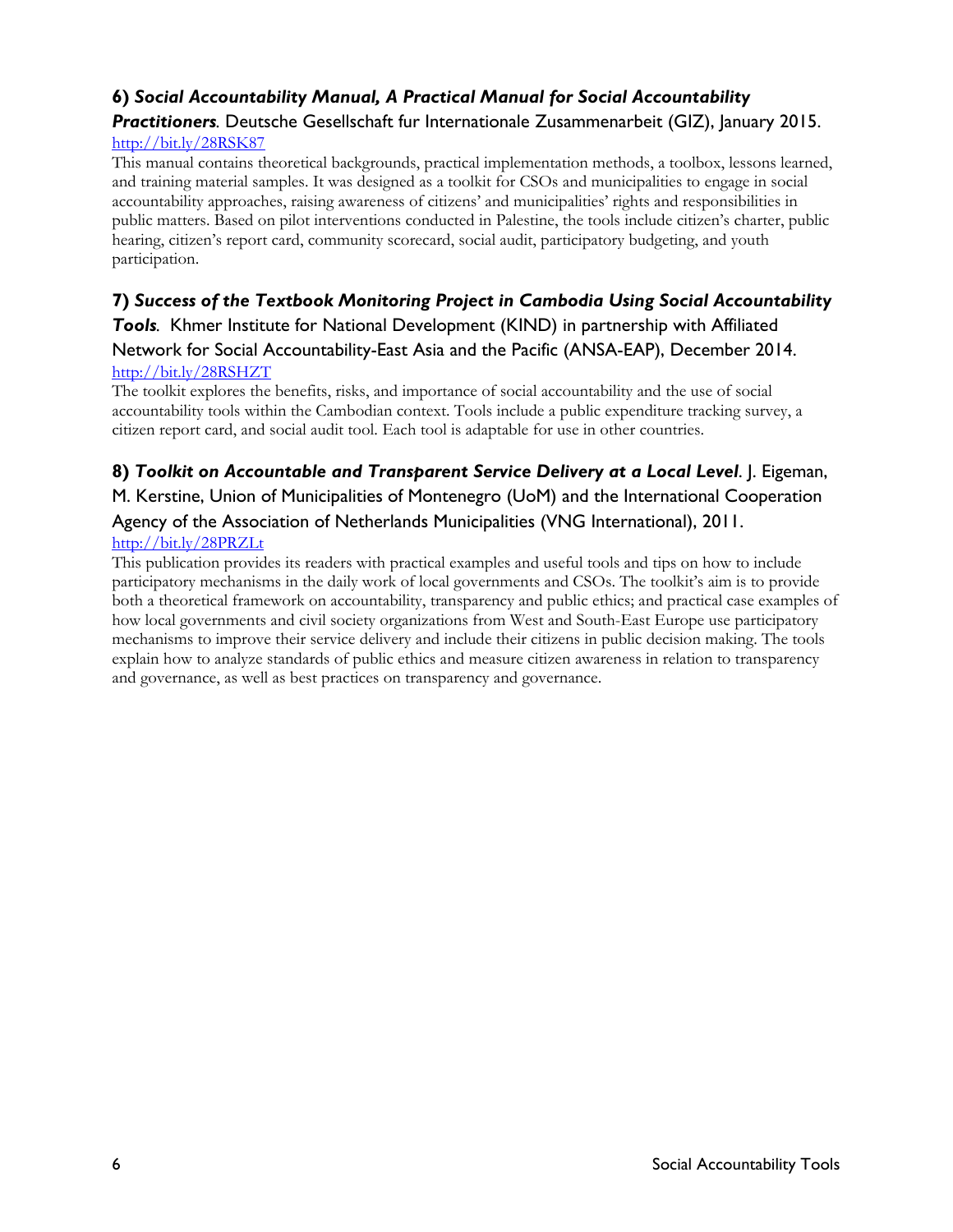# **Citizen/Community Monitoring of Health Services**

# **1)** *Accountability and Transparency for Public Health Policy: Advancing Country Ownership*. K.W. Slevin, C. Green. Futures Group, 2013.

#### [http://www.healthpolicyproject.com/pubs/194\\_GovernenceBrief.pdf](http://www.healthpolicyproject.com/pubs/194_GovernenceBrief.pdf)

This guidance document for CSOs ensures good governance and transparency when working in family planning, HIV care and treatment, and maternal health programs. It provides tools and steps for: (a) building relationships with stakeholders; (b) ensuring government is transparent; (c) holding government officials accountable; (d) tracking government commitments and ensuring funds are spent as planned; and (e) ensuring government policies are evidence-based and reflect needs of civil society. Case studies are included.

# **2)** *Citizen Report Card and Community Score Card. Participation and Civic*

#### *Engagement*. World Bank. Contents not dated.

#### <http://bit.ly/1hwn0kt>

The website outlines the differences between Citizen Report Cards and Community Score Cards with links to successful country examples and tools of both programs.

# **3)** *Citizen Report Card Learning Toolkit: Improving Local Governance and Pro-Poor*

**Service Delivery**. Public Affairs Centre (PAC) and the Asian Development Bank (ADB), 2007. <http://www.citizenreportcard.com/>

This online self-learning course is for implementing Citizen Report Cards. It consists of 10 modules, each with learning content and end-of-module assessment tools. Guidance includes four modules about citizen report cards and whether they are appropriate for the situation; survey instrument design; survey; data entry analysis and write up; dissemination of findings; and improving services.

# **4)** *Citizen Voice and Action Model*. World Vision International, 2012.

[http://www.wvi.org/local-advocacy/publication/citizen-voice-and-action-project-model](http://bit.ly/1R26pWw) This methodology trains citizens to monitor government services. It provides guidance on context, identifying target groups, partner selection, monitoring, and advocacy and equity considerations.

# **5)** *CLAS (Comites Locales de Administracion de Salud) Law*. Ministry of Health,

#### Government of Peru, 2000.

<http://www.slideshare.net/vameru/clas-comunidades-locales-de-administracin-en-salud>

#### *Case Study – CLAS Peru***.** L. Altobelli. Future Generations, 2008.

#### <http://bit.ly/28OxU5t>

CLAS are private, non-profit, community administered institutions created around a health center or post. The law lays out how to work with health providers to develop a local health plan, define the budget to implement the plan, monitor expenditures, and provide health services to the community. The objective is to improve the quality of services through community planning, administration, management, and supervision of public resources. The second link is a case study of CLAS implementation by Future Generations.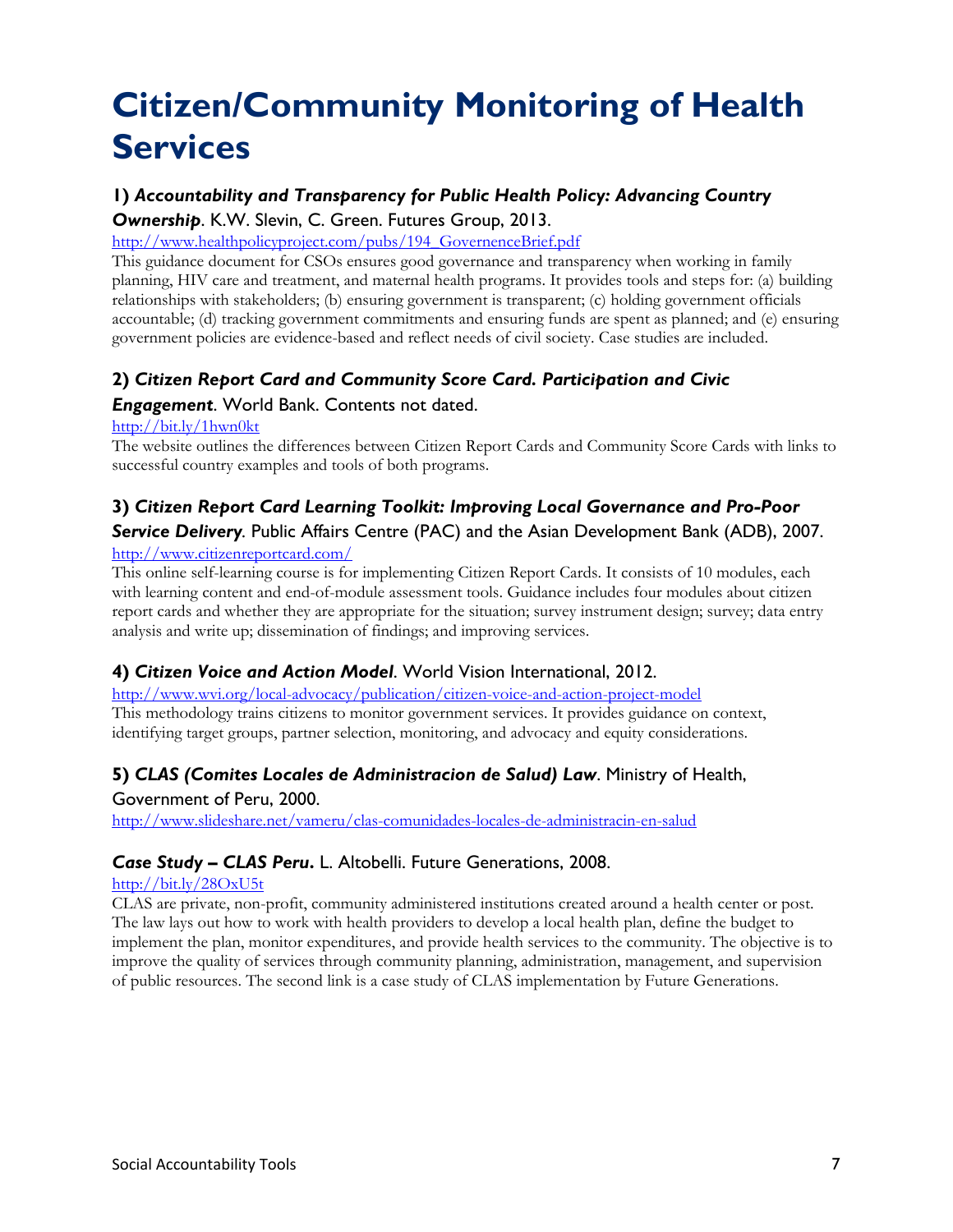# **6)** *Community of Practitioners on Accountability and Social Action in Health (COPASAH***)**. Website not dated.

# <http://www.copasah.net/>

COPASAH is a community of organizations and health activists, primarily from Africa, Asia and Latin America, that seeks to bridge the gap between knowledge and capacity to conduct social accountability and community monitoring. It provides training workshops and resources on community monitoring. The website includes links to readings, guidelines, tools, and case studies.

# **7)** *Community Score Card (CSC)*. CARE, 2002.

#### <http://bit.ly/28VbUrs>

This guide is for implementing CARE's CSC process to improve quality of health services using a citizendriven accountability approach for the assessment, planning, monitoring and evaluation of service delivery. The CSC tool is used to gather feedback from service users and improve communication between communities and health service providers. The website has several links to different tools including an infographic and guidance notes that go through the CSC process.

# **8)** *Community Scorecard Manual: A Social Audit Tool to Monitor the Progress of Viet Nam's Socio-Economic Development Plan*. Ministry of Planning and Investment and UNICEF,

#### Vietnam. Content not dated.

#### <http://uni.cf/28OxT1i>

This is a tool for using social audit practices to monitor Vietnam's Socio-economic Development Plan (SEDP), applicable to other countries. Tools include the Input Tracking Scorecard, Service Provider Selfevaluation Scorecard, and Community Scorecard, as well as guidance and tools for interfacing all the scorecards. Additional guidance on monitoring and evaluation and developing results-oriented action plans is included.

# **9)** *My Village My Home: A Tool to Optimize Immunization Coverage*. Maternal and Child Integration Program (MCHIP), USAID, 2014

#### <http://bit.ly/28ZX4xG>

This community-level tool provides a visual depiction of the immunization status of each infant born in the village, allowing the community to view and follow up immunization status of every infant. It provides a stepby-step process for using the tool with follow-up instruction on how to interpret results and what actions to take.

# **10)** *Partnership Defined Quality*. R. Lovich, M. Rubardt, D. Fagan, M.B. Powers. Save the Children, 2003.

#### <http://www.coregroup.org/our-technical-work/initiatives/diffusion-of-innovations/83>

Partnership Defined Quality (PDQ) is a methodology and tool for improving the quality and accessibility of health services by including community involvement in defining, implementing, and monitoring of a quality improvement process. The PDQ manual provides instruments that link quality assessment and improvement with community monitoring and mobilization. The CORE Group webpage provides links to the PDQ Manual and Facilitators Guide as well as Monographs from 11 countries.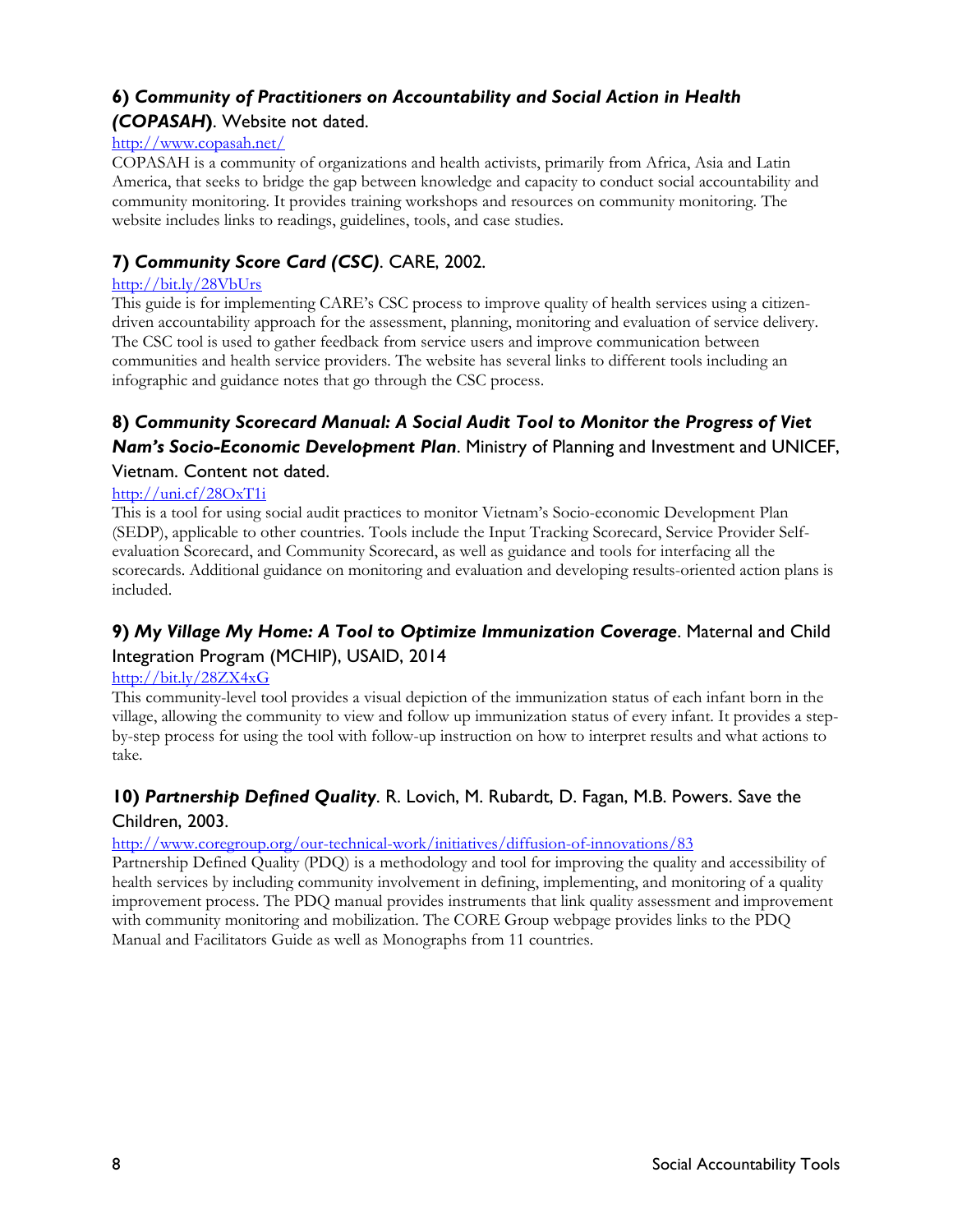# **11)** *The Role of Social Accountability in Improving Health Outcomes: Overview and Analysis of Selected International NGO Experiences to Advance the Field.* K.D. Hoffmann.

#### CORE Group, June 2012.

#### <http://bit.ly/2jw0Beg>

The author reviewed models of social accountability approaches at different operational levels, including community, district, and the national level. Specifically, she reviewed: World Vision's Citizen Voice and Action Model; Save the Children's Partnership Defined Quality (PDQ) Model; CARE's Community Score Card Model; and she discussed the social accountability initiatives of White Ribbon Alliance, GOAL, and Future Generations. This paper presents common themes, challenges, and recommendations to expand and bring social accountability to scale in the context of health and development.

# **12)** *Social Accountability*. Water Integrity Network, 2015.

#### <http://bit.ly/28QYBGZ>

This website links to several social accountability tools and manuals, including: Social Accountability Mechanisms and Water Integrity; Social Accountability and Citizen Agency to Improve Sector Performance; Citizen Report Cards; Community Empowerment and Participation; and Community Managed Project Approach to Foster Integrity in Rural WASH.

# **13)** *Social Accountability Tools and Mechanisms for Improved Urban Water Services*. T. Uwejamomere, M. O'Connell, T. Slaymaker, WaterAid, 2010.

#### <http://bit.ly/1bNm6YB>

This manual describes social accountability principals linking provider-side and user-side tools to create social accountability mechanisms. The manual is designed for trainers/groups interested in civil society participation in urban water reform. The appendix includes provider-side and user-side tools.

# **14)** *The AIDS Accountability Scorecard on LGBT 2011. Elements 1-3: An analysis of global data on HIV testing for Lesbian, Gay, Bisexual and Transgender people.* Measuring Success Toolkit. K4Health, 2012.

#### <http://bit.ly/28Vc3LK>

This tool is for assessing the degree to which countries are responding to the needs of LGBT communities in relation to the HIV/AIDS epidemic. Element 1 assesses HIV testing response by governments. Element 2 analyzes country performance in terms of HIV prevention policies in place and budget allocations for prevention for LGBT communities. Element 3 addresses the degree to which countries are fulfilling commitments to LGBT communities in their HIV/AIDS response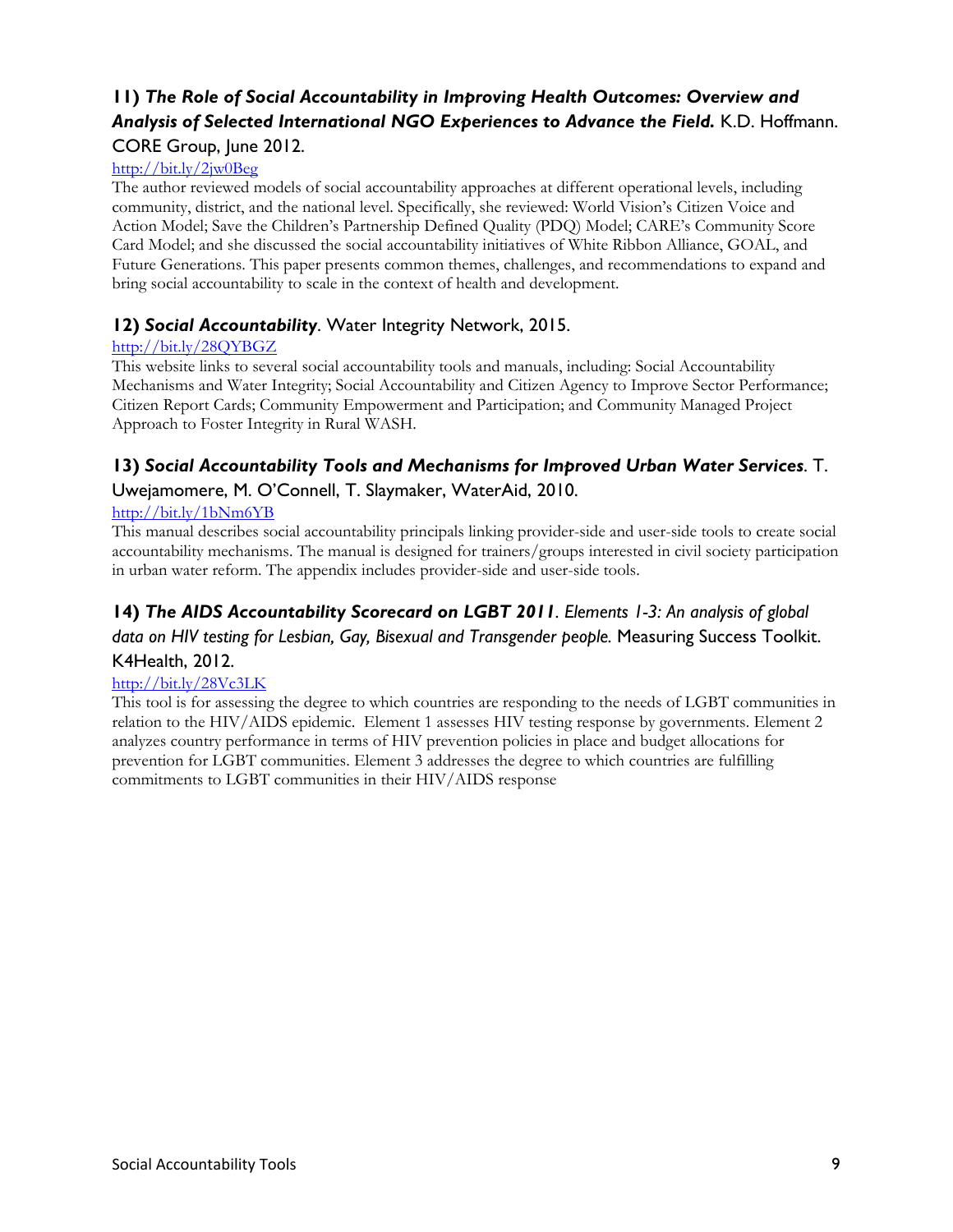# **Participatory Budgeting and Public Expenditure Tracking**

# **1)** *Costed Implementation Plans: Strengthening Investments in Family Planning – Tools and Guidance to Develop and Execute Multi-year Family Planning Plans*. Family Planning 2020, 2015.

#### <http://www.familyplanning2020.org/microsite/cip>

This resource kit is for developing a national, costed family planning strategy (10-step process) for achieving family planning goals. It provides a rationale and steps for budget advocacy. The steps include: (1) Obtain buy-in; (2) Develop a roadmap and secure resources; (3) Conduct situational analysis; (4) Develop a technical strategy; (5) Estimate resources and costs; (6) Identify financing and gaps; (7) Launch plan; (8) Set up and manage institutional arrangements for implementation; (9) Monitor performance; and (10) Plan for resource mobilization. Steps can be used independently or as a whole process.

#### **2)** *CSO Recommended Minimum Standards for GFF Country Platforms to Enhance*

*Participation, Transparency, and Accountability*, Draft*.* Global Financing Facility Learning Meeting.

#### GFF Investors Group CSO representatives, 2015.

#### <http://bit.ly/28QYQBC>

This list of proposed (draft) standards for Civil Society Organizations involved in Global Financing Facility processes are organized under Inclusiveness and Participation; Transparency; and Independence and Accountability.

# **3)** *Cultivating Accountability for Health Services Strengthening*. Leadership, Management and Governance Project. Management Sciences for Health, 2014.

#### <http://bit.ly/28Oy6l2>

This guide is designed for use by CSOs, governments, and NGOs to engage civil society in good governance of the health sector and related public institutions. It includes five guides: (1) Cultivating Accountability; (2) Engaging Stakeholders; (3) Setting Shared Strategic Direction; (4) Stewarding Resources; and (5) Continuous Government Enhancement. The annex includes tools for Accreditation, Community Scorecards, Citizen Report Cards, Participatory Budgeting, Independent Budget Analysis, Public Expenditure Tracking Survey, and Social Auditing.

# **4)** *Engaging Civil Society in Health Finance and Governance: A Guide for Practitioners*.

# J.Kanthor, B. Seligman, T. Dereje, L. Tarantino. Health Finance and Governance Project. ABT Associates, 2014.

#### <http://bit.ly/2905NkD>

This guide offers advice to governments, NGOs, and donors on engaging civil society in health finance and governance to improve health outcomes. It describes civil society entry points and several tools to use, including community score cards, entry point mapping, social audits, citizen charters, public expenditure tracking systems (PETS), report cards, health facility exit surveys, and private sector engagement. Examples of and steps for using the tools are included in the annexes.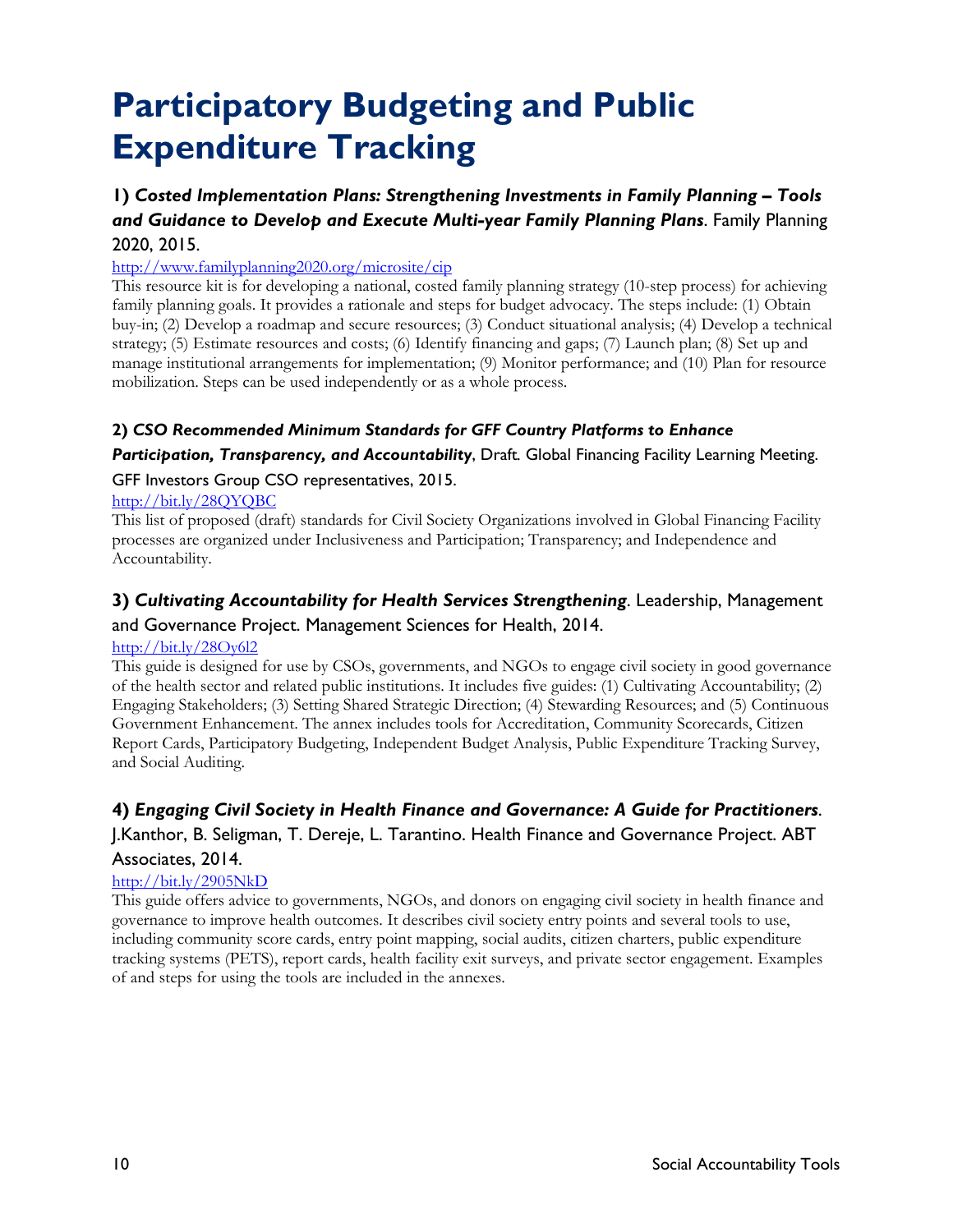### **5)** *Health Finance and Governance Project*. Abt Associates. Website not dated.

#### <https://www.hfgproject.org/>

This website provides links to numerous tools for civil society, practitioners, sector managers, ministries of health, and ministries of finance to engage on health finance, governance, entry point mapping, and more. Tools include: Health Finance and Governance Briefing Kit; Tools to Help Civil Society Engage in Health Finance and Governance; Engaging Civil Society in Health Finance and Governance: A Guide for Practitioners; Entry Point Mapping: A Tool to Promote Civil Society Engagement in Health Finance and Governance; A Toolkit for Ministries of Health to Work More Effectively with Ministries of Finance; and Where are our Budgets? Public Expenditure Tracking Surveys as Tools for Engaging Civil Society.

#### **6)** *International Budget Partnership*. Website not dated.

#### <http://www.internationalbudget.org/>

This website provides links to resources for CSOs on budget development and monitoring. Toolkits provide practical guidance for understanding and applying tools for budget analysis, monitoring, and advocacy. Tools are designed for use by entry-level and experienced users. The resource link includes several country examples and case studies.

# **7)** *IPPF-WHR Handbook for Budget Analysis and Tracking in Advocacy Projects*. L.

#### Malajovich. International Planned Parenthood Federation, Western Hemisphere Region, 2010. <http://bit.ly/28OxYSq>

This tool helps NGOs incorporate budget elements for monitoring and analyzing public resources into their advocacy planning. It recommends utilizing a previous resource in the IPPF advocacy series (Handbook for Advocacy Planning, from IPPF/WHR's Advocacy Tools series) to develop the advocacy program before implementing the budget analysis handbook. Module topics include: (a) Governance: Basic Concepts; (b) The Budget and Reproductive Health; (c) How a Budget is Decided; (d) How to Analyze the Budget; and (e) Monitoring Expenditures in Advocacy Projects.

# **8)** *IPPF-WHR Handbook for Analyzing Public Budgets in Sexual and Reproductive*

# *Health*. L. Malojavich. International Planned Parenthood Federation, Western Regional Region, 2015.

#### <http://bit.ly/28QtZ7j>

This guide explains how to analyze a sexual and reproductive health (SRH) public budget, including how to identify and where to find relevant data. It includes step-by-step tools and exercises for people who are not budget experts. The modules include: (a) The Budget and Budgetary Process; (b) Planning the Budget Analysis; and (c) Analysis of Expenditures on Sexual and Reproductive Health.

# **9)** *Public Expenditure Tracking Survey Manual: A Social Audit Tool to Monitor the Progress of Viet Nam's Social and Economic Development Plan*. Ministry of Planning and

#### Investment and UNICEF, Vietnam. Content not dated.

#### [https://www.unicef.org/vietnam/PET\\_MANUAL\\_TA.pdf](https://www.unicef.org/vietnam/PET_MANUAL_TA.pdf)

This manual provides tools and methodologies using social audit mechanisms for management and accountability to assess and improve social performance of Vietnam's Social and Economic Development Plan (SEDP). The Public Expenditure Tracking Survey is easily adaptable to other countries. Topics covered include institutional analysis, tracking flows, rapid data assessment, sampling strategies, instrument design, pilot testing, and data entry and cleaning.